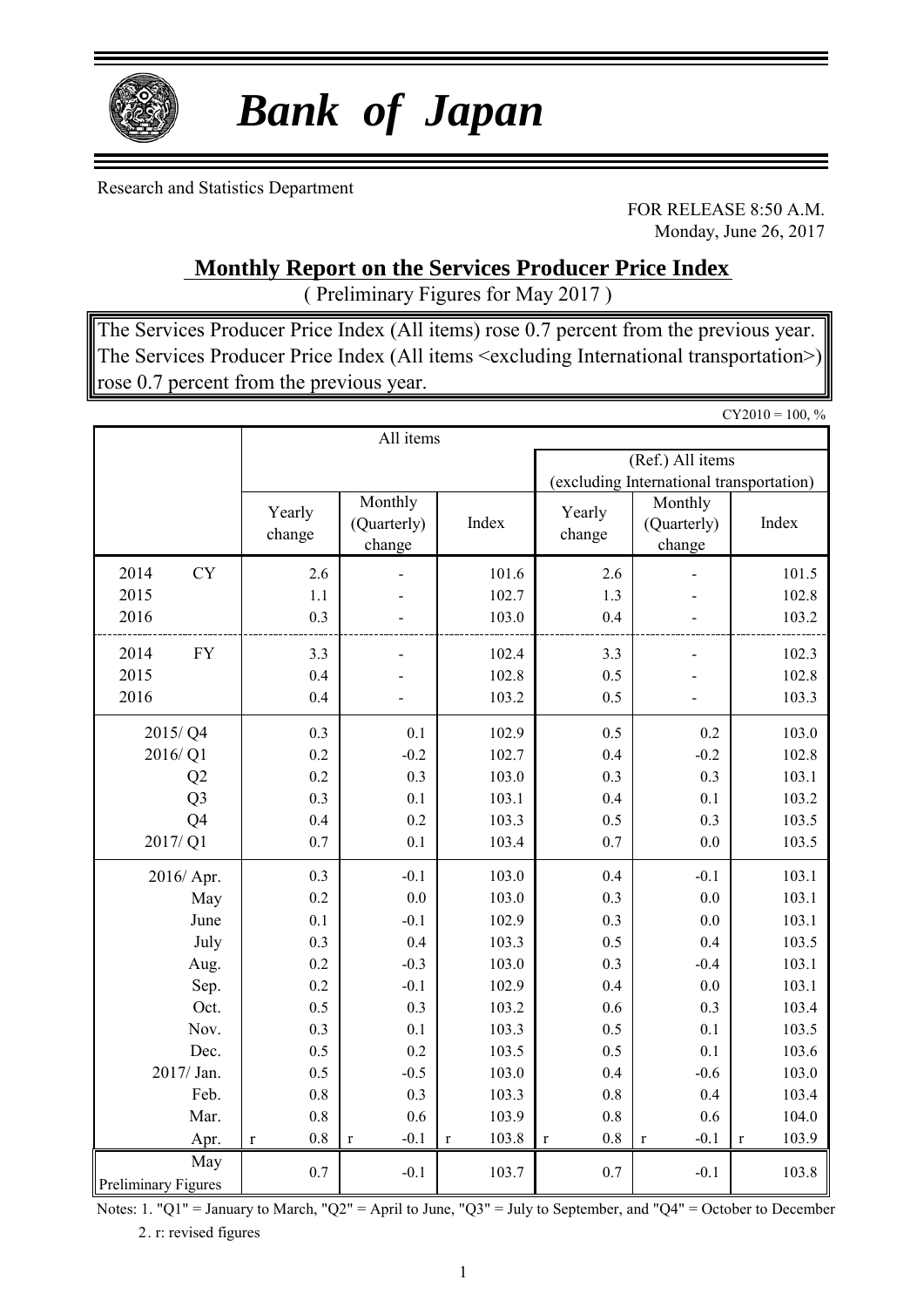(All items and the details contributing to the monthly differences of yearly changes)

| Services Producer Price Index |      | Yearly change $(\%)$ | Monthly<br>difference of   |  |  |
|-------------------------------|------|----------------------|----------------------------|--|--|
|                               | Apr. | May                  | yearly changes<br>(%point) |  |  |
| All items                     | 0.8  | 0.7                  | $-0.1$                     |  |  |

| Major groups · Subgroups |                | Yearly change (%)    |                                             | Monthly<br>differences of<br>contribution | Items   |                               |                                                                                                         |
|--------------------------|----------------|----------------------|---------------------------------------------|-------------------------------------------|---------|-------------------------------|---------------------------------------------------------------------------------------------------------|
|                          |                |                      |                                             | Apr.                                      | May     | to yearly changes<br>(%point) |                                                                                                         |
|                          |                |                      | Advertising services                        | 0.7                                       | $-0.7$  | $-0.09$                       |                                                                                                         |
|                          |                | down:                | Newspaper advertising                       | $-2.5$                                    | $-11.2$ | $-0.07$                       | Newspaper advertising                                                                                   |
|                          |                |                      | Television advertising                      | 0.9                                       | $-0.5$  | $-0.03$                       | Television advertising (program sponsorships)                                                           |
|                          |                |                      | Other advertising services                  | 1.2                                       | 1.7     | 0.01                          | Free newspaper and magazine advertising                                                                 |
|                          |                | up:                  | Internet advertising                        | 4.7                                       | 5.6     | 0.01                          | Internet advertising                                                                                    |
| down:                    |                |                      | Information and communications              | 0.7                                       | 0.6     | $-0.03$                       |                                                                                                         |
|                          |                |                      | Internet based services                     | 1.5                                       | $-0.1$  | $-0.01$                       | Internet based services                                                                                 |
|                          |                | down:                | Software development                        | 1.9                                       | 1.8     | $-0.01$                       | Custom software                                                                                         |
|                          |                | Real estate services |                                             | 1.8                                       | 1.4     | $-0.02$                       |                                                                                                         |
|                          |                | down:                | Office space rental                         | 2.8                                       | 2.3     | $-0.01$                       | Office space rental (Tokyo area)                                                                        |
|                          |                |                      | Other space rental                          | 0.5                                       | 0.1     | $-0.01$                       | Warehouse space rental, Sales space rental                                                              |
|                          | Other services |                      |                                             | 0.9                                       | 1.1     | 0.04                          |                                                                                                         |
|                          |                |                      | Hotels                                      | 0.5                                       | 1.9     | 0.02                          | Hotels                                                                                                  |
|                          |                | up:                  | Temporary employment agency<br>services     | 1.1                                       | 1.4     | 0.01                          | Help supply services (except Clerical support)                                                          |
|                          |                |                      | Transportation and postal activities        | 0.9                                       | 1.1     | 0.04                          |                                                                                                         |
|                          |                |                      | Road freight transportation                 | 0.2                                       | 0.5     | 0.02                          | Door-to-door parcel delivery, Truckload freight                                                         |
| up:                      |                | up:                  | International air freight<br>transportation | $-5.7$                                    | 3.8     | 0.01                          | International air freight transportation*                                                               |
|                          |                |                      | Domestic air passenger<br>transportation    | $-0.3$                                    | 0.8     | 0.01                          | Domestic air passenger transportation                                                                   |
|                          |                |                      | Leasing and rental                          | $-0.6$                                    | 0.0     | 0.03                          |                                                                                                         |
|                          |                | up:                  | Leasing                                     | $-0.9$                                    | 0.0     | 0.04                          | Leasing of computer and related equipment,<br>Office equipment leasing, Industrial machinery<br>leasing |

Notes: 1."Monthly differences of yearly changes" is obtained by subtracting yearly changes of last month from those of this month.

2.  $*$ : "International transportation"

See the Notes 1. on page 4.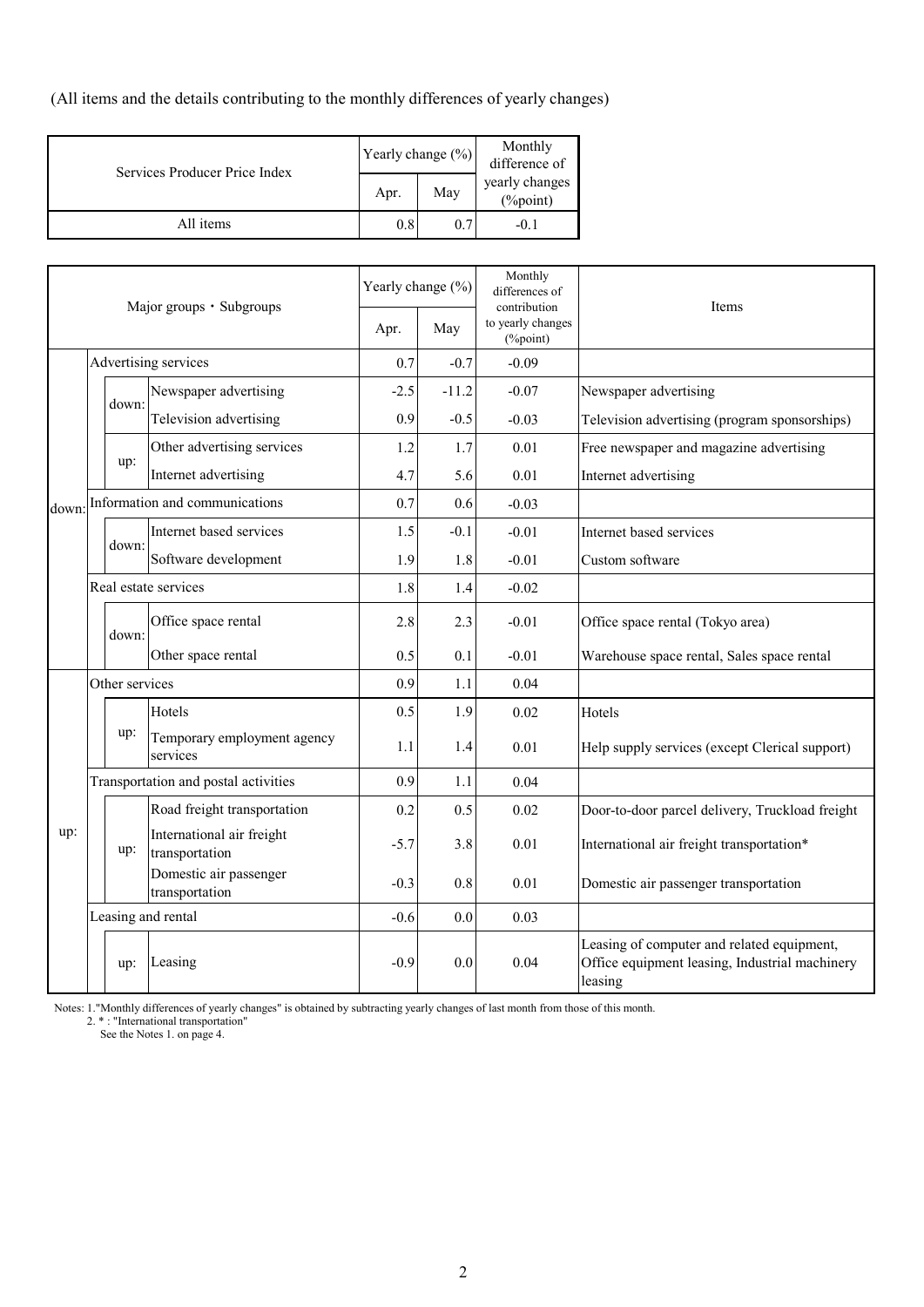### ( Preliminary Figures for May 2017 ) Services Producer Price Index

( Indexes of Major Groups and Subgroups ) CY2010 = 100, %

|                                                     | Weight  | Index | Previous<br>month     | Yearly<br>change | Previous<br>month     | Monthly<br>change | Previous<br>month       |
|-----------------------------------------------------|---------|-------|-----------------------|------------------|-----------------------|-------------------|-------------------------|
| All items                                           | 1,000.0 | 103.7 | 103.8<br>r            | 0.7              | 0.8<br>$\mathbf{r}$   | $-0.1$            | $-0.1$                  |
| Finance and insurance                               | 44.3    | 104.6 | 104.5                 | $-0.1$           | $-0.2$                | 0.1               | $-0.5$                  |
| Financial services                                  | 33.0    | 104.1 | 104.1                 | 0.2              | 0.2                   | 0.0               | $0.0\,$                 |
| Property and casualty insurance services            | 11.3    | 106.0 | 105.7                 | $-0.9$           | $-1.2$                | 0.3               | $-1.7$                  |
| Real estate services                                | 72.1    | 99.0  | 98.8                  | 1.4              | 1.8                   | 0.2               | $0.0\,$                 |
| Office space rental                                 | 43.8    | 96.0  | 95.8                  | 2.3              | 2.8                   | 0.2               | 0.2                     |
| Other space rental                                  | 28.3    | 103.6 | 103.5                 | 0.1              | 0.5                   | 0.1               | $-0.2$                  |
| Transportation and postal activities                | 186.7   | 104.7 | 104.4                 | 1.1              | $\overline{0.9}$      | 0.3               | $-0.3$                  |
| Railroad passenger transportation                   | 19.9    | 103.1 | 103.1                 | 0.0              | 0.0                   | 0.0               | 0.0                     |
| Road passenger transportation                       | 10.6    | 108.8 | 107.8                 | 0.3              | 0.7                   | 0.9               | 0.1                     |
| Water passenger transportation                      | 0.4     | 99.0  | 98.7                  | 0.7              | 0.0                   | 0.3               | $0.0\,$                 |
| International air passenger transportation          | 1.8     | 98.6  | 99.0                  | 4.0              | 3.9                   | $-0.4$            | 2.5                     |
| Domestic air passenger transportation               | 5.9     | 105.2 | 103.1                 | 0.8              | $-0.3$                | 2.0               | $-7.6$                  |
| Railroad freight transportation                     | 0.9     | 103.0 | 103.3                 | 0.3              | 0.4                   | $-0.3$            | $-0.7$                  |
| Road freight transportation                         | 76.2    | 106.6 | $r$ 106.4             | 0.5              | 0.2<br>$\mathbf r$    | 0.2               | 0.1<br>$\mathbf{r}$     |
| Ocean freight transportation                        | 6.7     | 91.8  | 90.5                  | 10.3             | 9.6                   | 1.4               | $-4.3$                  |
| Coastal and inland water freight transportation     | 5.3     | 104.2 | $r$ 104.2             | 6.7              | 6.7<br>$\mathbf r$    | 0.0               | 1.7<br>$\mathbf{r}$     |
| Marine cargo handling                               | 8.6     | 98.2  | 98.2                  | 0.0              | 0.0                   | $0.0\,$           | $0.0\,$                 |
| International air freight transportation            | 1.0     | 94.6  | 90.2                  | 3.8              | $-5.7$                | 4.9               | $-2.9$                  |
| Domestic air freight transportation                 | 0.5     | 103.4 | $r$ 102.4             | $-1.3$           | 0.4<br>$\mathbf r$    | 1.0               | $0.0\,$<br>$\mathbf{r}$ |
| Warehousing and storage                             | 15.0    | 101.3 | 101.3                 | 0.1              | 0.1                   | 0.0               | 0.1                     |
| Packing for freight                                 | 8.0     | 100.5 | 100.5                 | 0.0              | 0.0                   | 0.0               | 0.0                     |
| Toll roads                                          | 10.3    | 114.5 | 114.5                 | 2.0              | 2.0                   | 0.0               | $0.0\,$                 |
| Services relating to water transport                | 0.3     | 98.7  | 98.7                  | 0.4              | 0.4                   | 0.0               | 0.4                     |
| Airport & air traffic control and services relating | 4.5     |       |                       |                  |                       |                   |                         |
| to air transport                                    |         | 103.0 | 103.0                 | 0.2              | 0.2                   | 0.0               | 0.2                     |
| Postal activities                                   | 10.8    | 103.9 | 103.9                 | 1.4              | 1.4                   | 0.0               | $0.0\,$                 |
| Information and communications                      | 237.8   | 100.6 | 100.6<br>$\mathbf{r}$ | 0.6              | 0.7<br>$\mathbf r$    | 0.0               | 0.7<br>$\mathbf{r}$     |
| Fixed telecommunications services                   | 33.3    | 101.5 | 101.5                 | $-0.3$           | $-0.3$                | 0.0               | $0.0\,$                 |
| Mobile telecommunications services                  | 17.9    | 83.9  | 83.9                  | 0.0              | 0.0                   | 0.0               | $0.0\,$                 |
| Access charges                                      | 6.0     | 74.3  | 74.3                  | $-3.4$           | $-3.4$                | 0.0               | 1.6                     |
| <b>Broadcasting services</b>                        | 3.3     | 100.0 | 100.0                 | 0.0              | 0.0                   | $0.0\,$           | $0.0\,$                 |
| Software development                                | 79.8    | 105.5 | $r$ 105.4             | 1.8              | 1.9<br>$\mathbf r$    | 0.1               | 1.7<br>$\mathbf r$      |
| Other information services                          | 70.5    | 99.8  | 99.8                  | 0.1              | 0.2                   | $0.0\,$           | 0.1                     |
| Internet based services                             | 9.2     | 100.3 | $r$ 101.4             | $-0.1$           | 1.5<br>$\mathbf{r}$   | $-1.1$            | $-0.2$<br>$\mathbf{r}$  |
| Newspapers                                          | 4.9     | 103.7 | 103.7                 | 0.0              | 0.0                   | 0.0               | 0.0                     |
| Publishing                                          | 12.9    | 106.4 | 106.4                 | 0.0              | 0.0                   | $0.0\,$           | 0.0                     |
| Leasing and rental                                  | 60.7    | 95.3  | 95.1                  | 0.0              | $-0.6$                | 0.2               | 0.0                     |
| Leasing                                             | 48.7    | 92.0  | 91.7                  | 0.0              | $-0.9$                | 0.3               | 0.0                     |
| Rental                                              | 12.0    | 108.8 | $r$ 108.8             | 0.1              | 0.3<br>$\mathbf r$    | 0.0               | $-0.2$<br>$\mathbf{r}$  |
| Advertising services                                | 63.4    | 106.4 | 108.4<br>$\mathbf r$  | $-0.7$           | 0.7                   | $-1.8$            | $-5.2$<br>$\mathbf{r}$  |
| Television advertising                              | 20.2    | 116.5 | 121.2                 | $-0.5$           | 0.9                   | $-3.9$            | $-8.7$                  |
| Newspaper advertising                               | 8.7     | 87.7  | 90.2                  | $-11.2$          | $-2.5$                | $-2.8$            | $-13.6$                 |
| Magazine advertising                                | 3.9     | 86.9  | 83.7<br>$\mathbf{r}$  | $-2.4$           | $-2.8$<br>$\mathbf r$ | 3.8               | $-8.8$<br>$\mathbf{r}$  |
| Leaflet advertising                                 | $7.2\,$ | 103.1 | 103.1                 | 0.0              | $0.0\,$               | $0.0\,$           | $0.0\,$                 |
| Internet advertising                                | 6.8     | 117.0 | 118.9                 | 5.6              | 4.7                   | $-1.6$            | 0.9                     |
| Other advertising services                          | 16.6    | 105.6 | 106.1                 | 1.7              | 1.2                   | $-0.5$            | 0.1                     |

Note: r: revised figures (Continued on the following page)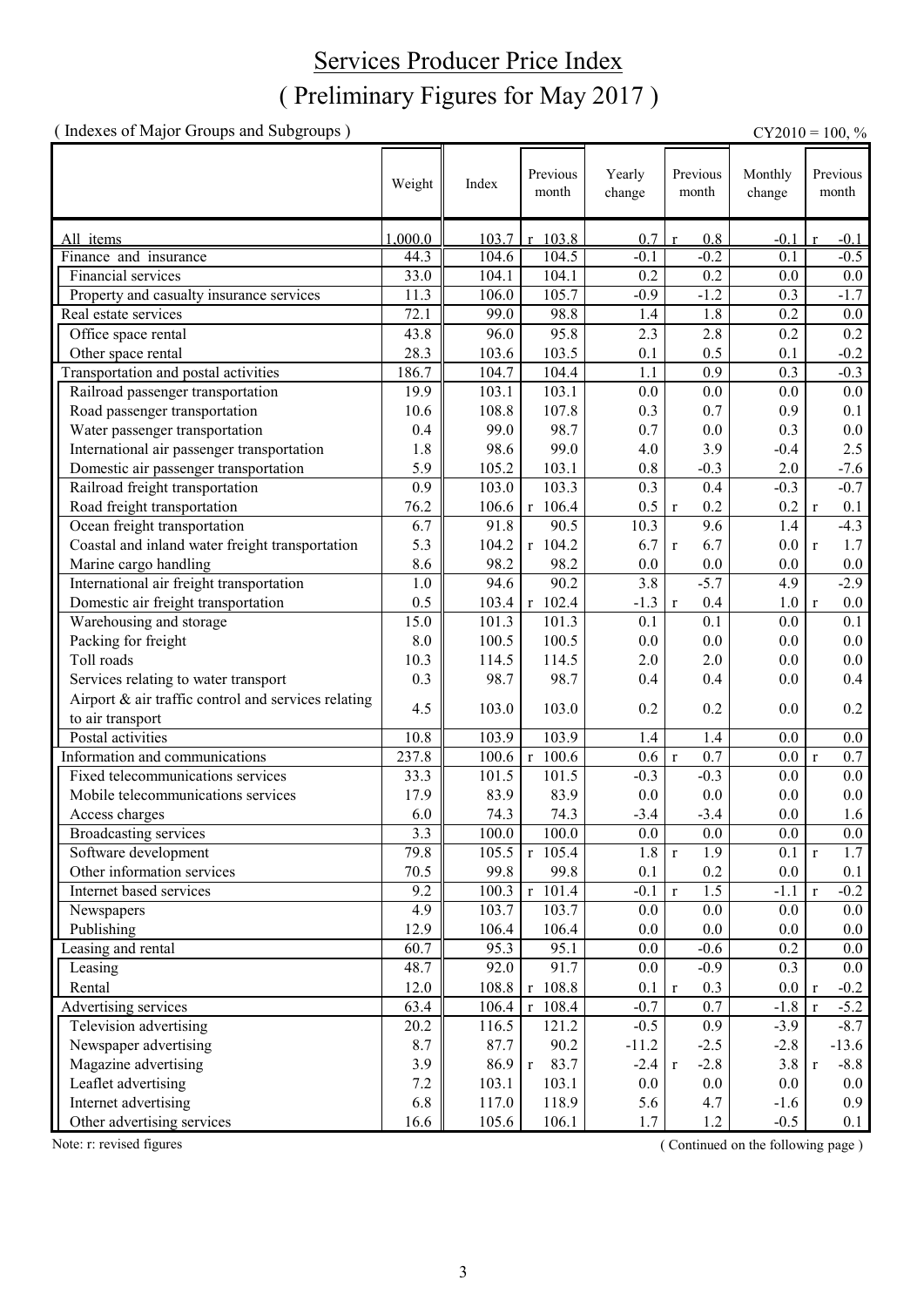#### ( Indexes of Major Groups and Subgroups ) CY2010 = 100, %

|                                                        | Weight | Index | Previous<br>month | Yearly<br>change | Previous<br>month   | Monthly<br>change | Previous<br>month      |
|--------------------------------------------------------|--------|-------|-------------------|------------------|---------------------|-------------------|------------------------|
| Other services                                         | 335.0  | 107.4 | 107.3             | 1.1              | 0.9                 | 0.1               | 0.4                    |
| Sewage disposal                                        | 7.4    | 104.2 | 104.2             | 0.0              | 0.0                 | 0.0               | 0.0                    |
| Waste disposal                                         | 18.4   | 114.4 | 114.4             | 0.1              | 0.1                 | $0.0\,$           | $0.0\,$                |
| Motor vehicle repair and maintenance                   | 25.5   | 104.7 | 104.7             | 0.1              | 0.1                 | $0.0\,$           | 0.1                    |
| Machinery repair and maintenance                       | 38.3   | 103.9 | r 103.9           | 0.2              | 0.2<br>$\mathbf{r}$ | 0.0               | 0.2<br>$\mathbf{r}$    |
| Legal and accounting services                          | 43.7   | 101.5 | 101.4             | 0.1              | 0.0                 | 0.1               | 0.0                    |
| Other professional services                            | 3.0    | 103.3 | 103.3             | 0.2              | 1.1                 | 0.0               | 0.0                    |
| Civil engineering and architectural services           | 27.6   | 125.3 | 125.8             | 4.9              | 4.7                 | $-0.4$            | 1.1                    |
| Plant engineering                                      | 19.2   | 107.1 | 107.1             | 0.9              | 0.9                 | 0.0               | 0.9                    |
| Other technical services                               | 12.6   | 99.0  | 99.0              | $-0.3$           | $-0.4$              | $0.0\,$           | $-0.1$                 |
| <b>Employment services</b>                             | 3.1    | 121.0 | 120.4             | 3.3              | 2.2                 | 0.5               | $-0.3$                 |
| Temporary employment agency services                   | 46.9   | 107.5 | r 107.3           | 1.4              | 1.1<br>$\mathbf{r}$ | 0.2               | $-0.1$<br>$\mathbf{r}$ |
| Training and development services                      | 3.0    | 107.2 | 107.2             | 0.0              | 0.0                 | 0.0               | 0.0                    |
| Building maintenance                                   | 35.9   | 99.0  | 99.0<br>r         | 0.4              | 0.4<br>$\mathbf{r}$ | $0.0\,$           | 0.4<br>$\mathbf{r}$    |
| Security services                                      | 14.9   | 106.8 | $r$ 106.3         | 3.6              | 3.2<br>$\mathbf{r}$ | 0.5               | 0.6<br>$\mathbf{r}$    |
| Telemarketing                                          | 5.2    | 102.5 | 102.4             | 0.5              | 0.4                 | 0.1               | 0.2                    |
| Hotels                                                 | 13.9   | 132.1 | $r$ 130.1         | 1.9              | 0.5<br>$\mathbf{r}$ | 1.5               | 1.5<br>$\mathbf{r}$    |
| Meal services for school, hospitals, and nursing homes | 8.0    | 104.6 | $r$ 104.6         | 1.7              | 1.7<br>$\mathbf{r}$ | $0.0\,$           | 1.7<br>$\mathbf{r}$    |
| Laundry services                                       | 8.4    | 102.5 | 102.5             | 0.1              | 0.1                 | 0.0               | $0.0\,$                |

Note: r: revised figures

#### ( References and Reference Indexes )  $CY2010 = 100, \%$

|                                                                                  | Weight | Index | Previous<br>month | Yearly<br>change | Previous<br>month | Monthly<br>change | Previous<br>month |
|----------------------------------------------------------------------------------|--------|-------|-------------------|------------------|-------------------|-------------------|-------------------|
| All items (excluding International transportation)                               | 989.9  | 103.8 | 103.9<br>r        | 0.7              | 0.8               | $-0.1$            | $-0.1$            |
| Transportation and postal activities<br>(excluding International transportation) | 176.6  | 105.3 | 105.0             | 0.7              | 0.5               | 0.3               | $-0.2$            |
| International transportation                                                     | 10.1   | 94.1  | 92.9              | 8.2              | 6.5               | 1.3               | $-2.6$            |
| Services Import Price Index                                                      |        |       |                   |                  |                   |                   |                   |
| Ocean freight transportation (Yen basis)                                         | 75.4   | 77.1  | 18.9              | 23.8             | $-2.2$            | $-4.0$            |                   |
| Cocangoing ship chartering services (Yen basis)                                  |        | 87.2  | 86.3              | 9.3              | 7.2               | 1.0               | 3.9               |

Notes: 1. "International transportation" consists of the following 8 items:

"International air passenger transportation (to/from North America),"

"International air passenger transportation (to/from Europe),"

"International air passenger transportation (to/from Asia)," "Ocean liners," "Ocean tramp steamers," "Ocean tankers,"

"International air freight transportation," and "International mail services."

2. r: revised figures

#### (Developments in Price Index)